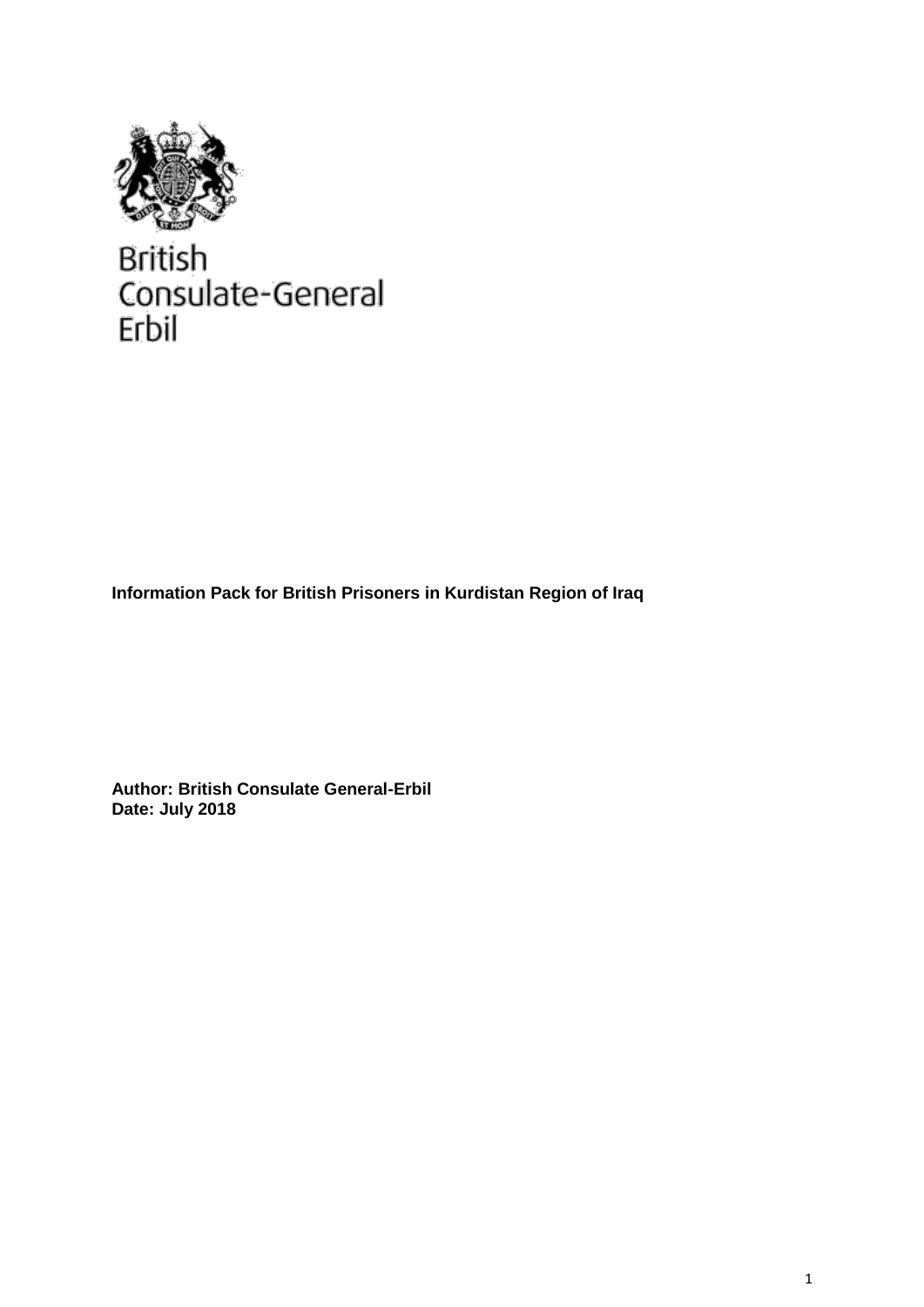## **Contents**

| What provision is there for reduction of sentence (remission) e.g. for good behaviour?11 |  |
|------------------------------------------------------------------------------------------|--|
|                                                                                          |  |
|                                                                                          |  |
|                                                                                          |  |
|                                                                                          |  |
|                                                                                          |  |
|                                                                                          |  |
|                                                                                          |  |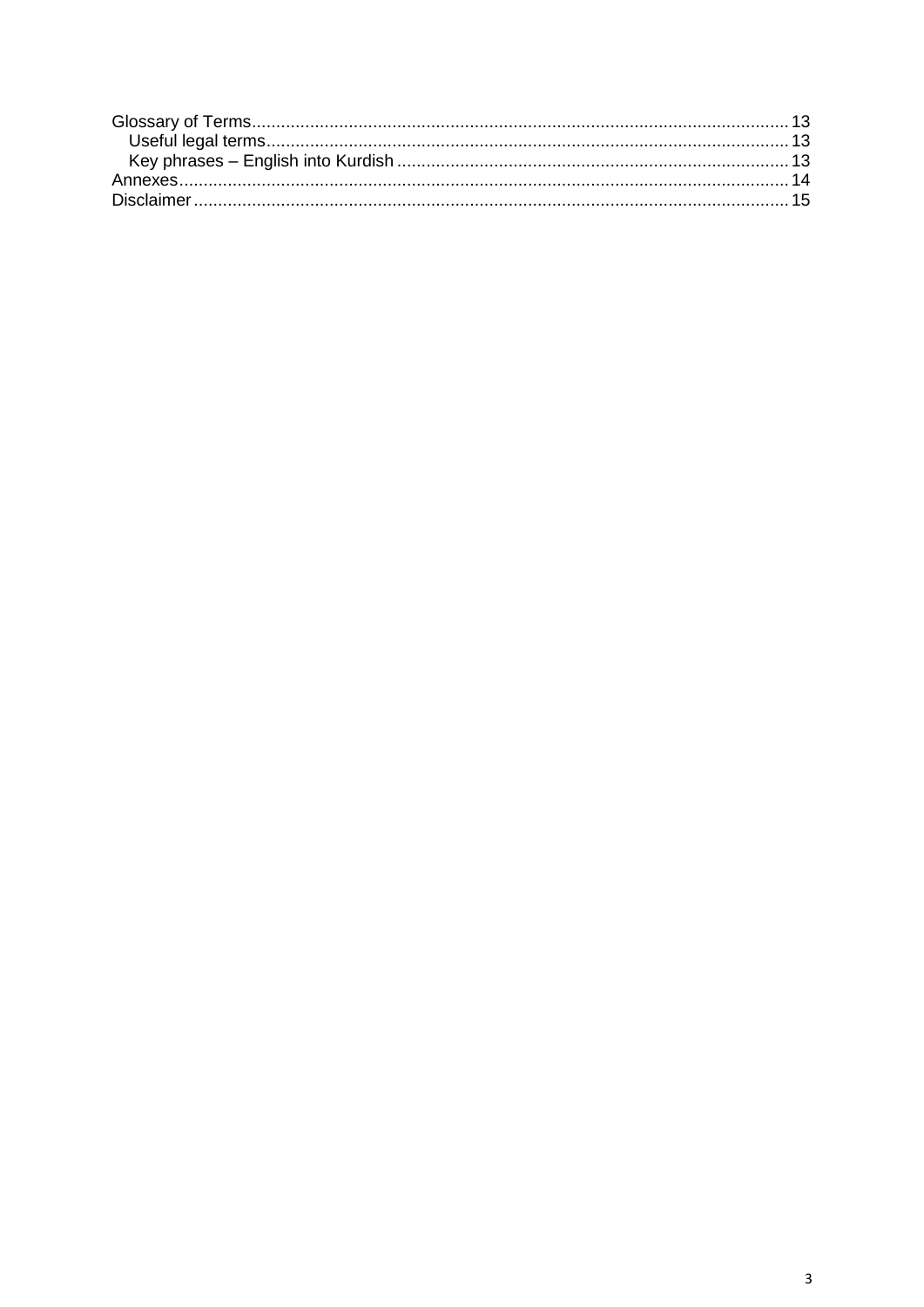## **Introduction**

## **Who can help?**

The Foreign and Commonwealth Office (FCO):

The FCO is represented overseas by its Embassies and Consulates (High Commission in Commonwealth Countries). Both employ consular officers, and one of their duties is to provide help and advice to any British National who gets into difficulty in a foreign country.

## **About the Consulate-General**

We are impartial; we are not here to judge you. We aim to make sure that you are treated properly and fairly in accordance with local regulations, and that you are treated no less favourably than other prisoners.

We can answer questions about your welfare and about prison regulations but you must ask your lawyer or the court about legal matters. The attached list of lawyers is provided by the British Embassy for your convenience, but neither Her Majesty's Government, nor any official of the Consulate, take any responsibility for the competence or probity of any firm/advocate on the list or for the consequence of any legal action initiated or advice given.

We cannot get you out of prison, pay fines or stand bail or interfere with local judicial procedures to get you out of prison nor secure you an earlier trial date; we cannot investigate a crime.

We have tried to make sure that the information in this booklet is accurate and up to date, but the British Embassy cannot accept legal responsibility for any errors or omissions in the information. If in doubt contact a lawyer.

## **Who are the Consular Representatives?**

Glen Garnham, HM Consul-Baghdad, [Baghdad.ConsularEnquiries@fco.gov.uk](mailto:Baghdad.ConsularEnquiries@fco.gov.uk) Ibrahim H Issa, Vice Consul-Erbil, [Enquiries.Erbil@fco.gov.uk](mailto:Enquiries.Erbil@fco.gov.uk) Tel: +441908516666 Webpage:<https://www.gov.uk/world/organisations/british-consulate-general-erbil> Working days: Sunday to Wednesday from 08:00 AM to 04:00 PM Thursdays from 08:00 AM to 02:00 PM

The Consulate is closed on Fridays and Saturdays.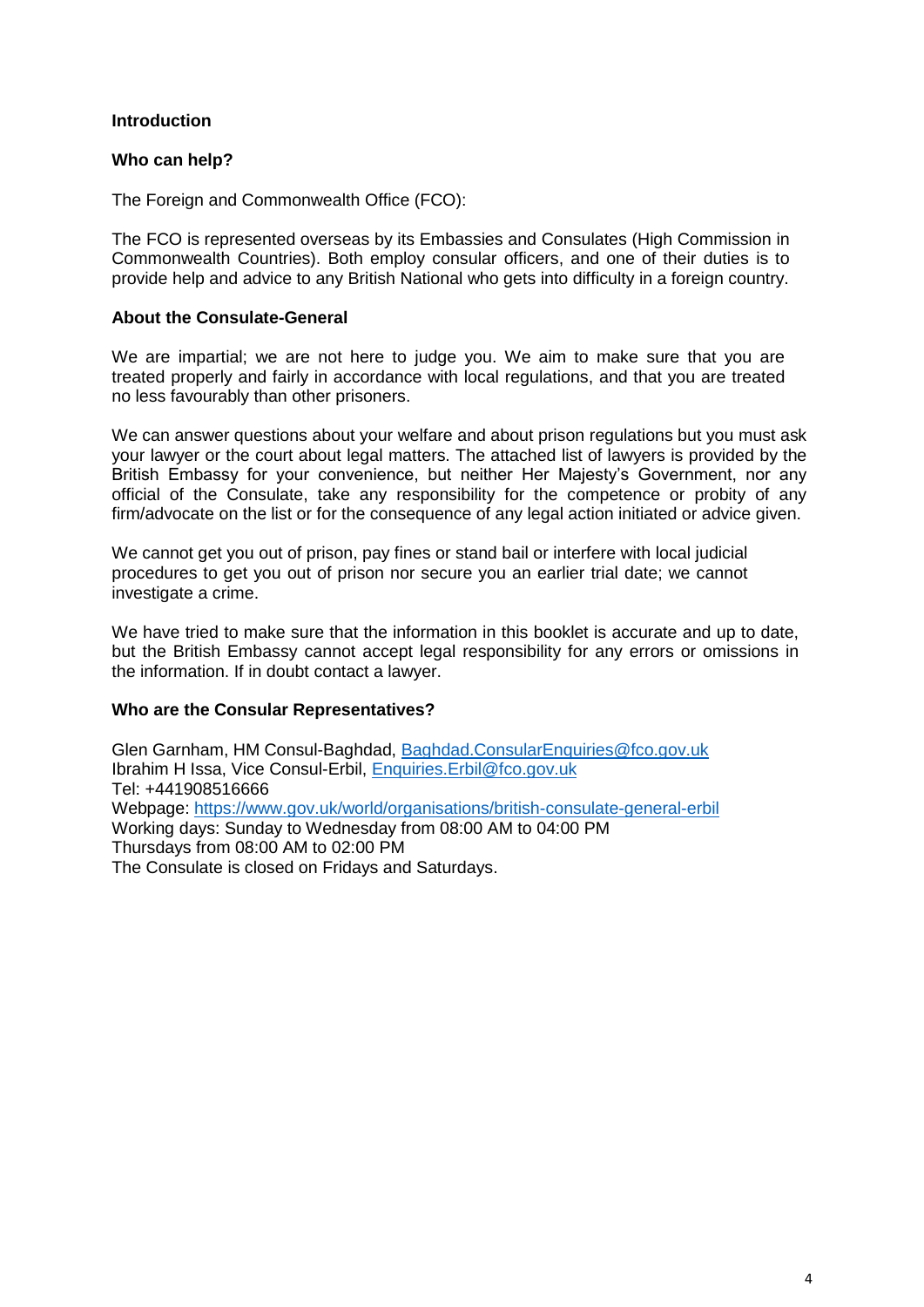## **First Steps**

## **Who will know I have been detained?**

As soon as a British National is arrested and detained in Kurdistan Region, the police should let the detainee contact the British Consulate within 24 - 48 hours. However, this may not happen automatically but it is your right to do so. We may be informed in the first instance by the police themselves, friends or relations that you have been detained. As soon as we are informed, we will do all we can to contact you and will try to visit you within 48 hours if you would like us to do so.

## **What will my family be told?**

For reasons of confidentiality we are not permitted to tell anyone including family members that you have been detained or on what charges without your permission. If you do request that we inform your next of kin, we will do so. We will also advise the Consular Directorate in the Foreign and Commonwealth Office in the UK of your detention. We will only contact your family with your permission and we will ask you what information you want us to share. If you want us to, we can tell your family or friends that you have been arrested. If you are thinking about not telling your family, please consider the distress it may cause them if they are not told where you are. It can also be a disadvantage to you if you need money for anything in prison or fall ill. Furthermore, family or friends could find out the reasons for your arrest and detention via the internet. Once we have told your family and friends, we will keep them updated on your well-being.

#### **What will the Consulate do?**

The British Consulate General in Erbil has consular responsibility for Erbil, Al Sulaimaniyah and Dahouk.

We are impartial and we are not here to judge you. We aim to make sure that you are treated properly and fairly, in accordance with local regulations, and that you are treated no less favourably than other detainees are. You should stay in touch with our staff and ask for their help, as they have experience in dealing with many of the problems you may face. We will aim to contact you as soon as possible after being told about your arrest or detention so that we can assess how we can help you but how soon this is may depend on local procedures. We will then aim to provide assistance according to your individual circumstances and local conditions.

If the prison has no postal service, we can deliver letters from your family and friends to the prison, but we cannot deliver letters directly to you or pass letters from you to them unless the prison permits it.

Although we cannot give legal advice, we can give you a list of local interpreters and local lawyers if you want, although we cannot pay for either. It is important to consider carefully whether you want to have legal representation and to discuss all the costs beforehand with the legal representative. In no circumstances can we pay your legal costs. We cannot get you out of prison or detention, nor can we get special treatment for you because you are British. If however you are not treated in line with internationally-accepted standards we will consider approaching local authorities. With your permission, we can consider taking up a complaint about ill treatment, personal safety, or discrimination with the police or prison authorities.

Again, with your permission, we can make sure that any medical or dental problems you might have are brought to the attention of any police or prison doctor. Consular staff will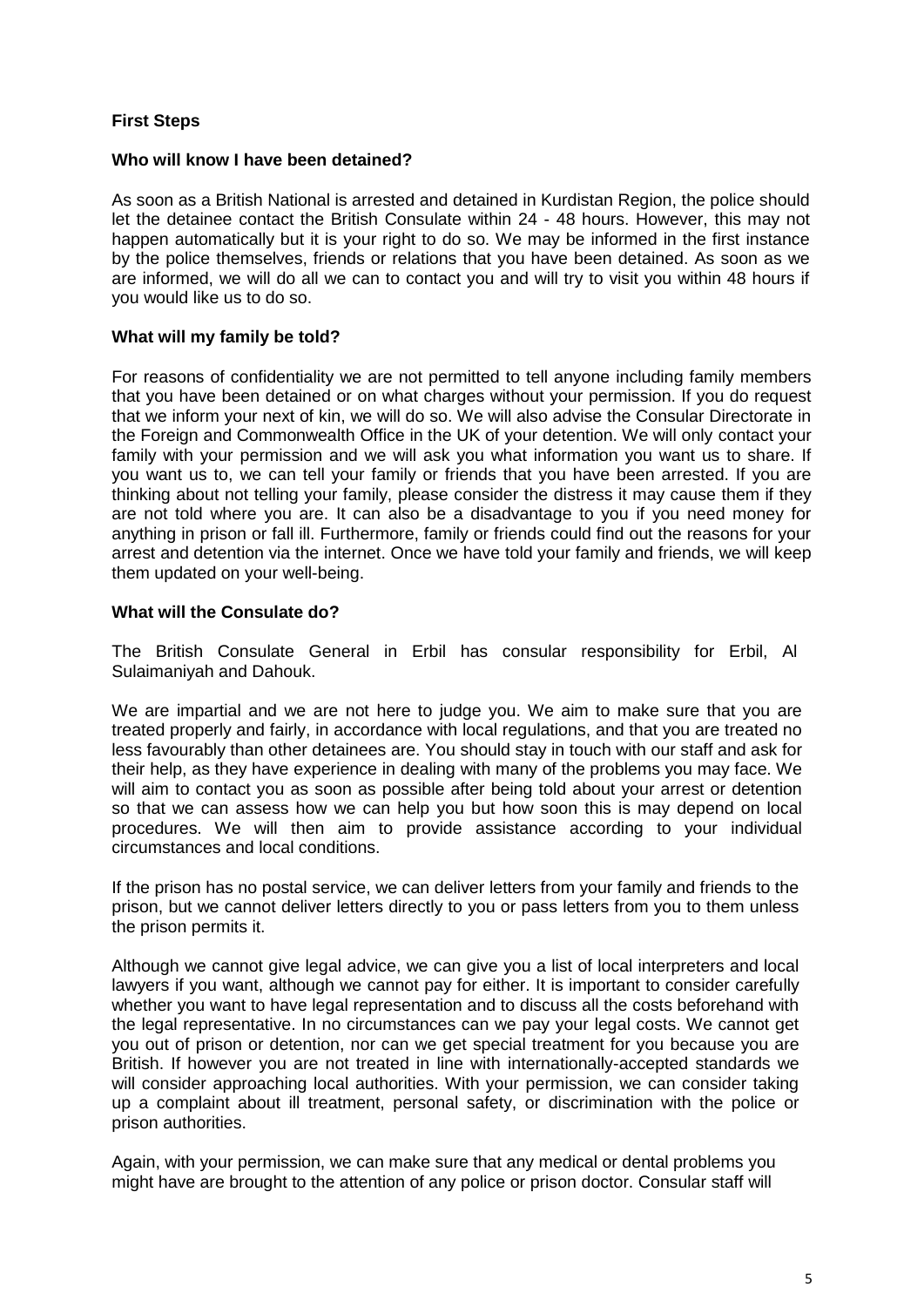keep in regular contact with you, either by visiting personally or by telephone. Within certain limits, we can send you money from your family. In some cases, there may be a charge for this service.

If you have dual nationality and are imprisoned in the country of your other nationality the British Consulate cannot assist you formally, under international law. However, Consular staff will provide whatever informal assistance the local authorities will allow.

## **Would I have a criminal record in the UK?**

You should be aware that if you have been convicted for certain serious offences, such as sexual assault or drugs trafficking, we are obliged to inform the UK police. It is therefore possible that information about this offence may appear if a Criminal Records Bureau check were carried out by a prospective employer.

#### **Visits**

#### **How do my family and friends arrange a visit?**

You are allowed visits by friends and family. Visiting times, frequency permitted and days vary between each place of detention and time of year. During Ramadan for example, visiting times may be restricted. You should ask the prison for details of the visiting times, but you should remember that as the Kurdistan Region is an Islamic Region, there are separate days/times for male and female visitors.

#### **How many visits am I allowed?**

Visiting times and days are quite specific and you or your family will need to find out the information from the prison.

## **Consular visits**

A member of the Consular team will aim to visit you once every six months if the security situation permits, unless there are reasons to visit more frequently, depending on your personal circumstances**.**

#### **What can visitors bring?**

It varies from a police station to a prison. At police stations, there are certain days for visitors to bring clothes for the detainees. They can also bring money. Telephone cards might be accepted. Visitors are not allowed to bring toiletries; the detainee should buy these from the police station canteen. At the prisons, visitors may only bring cash. The prison shop should sell basic toiletries.

#### **Prison conditions/services**

#### **Arrival at police station**

When you arrive at the police station, you will be asked to give statements to the authorities. The first person you will speak with will be the police officer in charge of the case. They will ask you to make a statement of the facts, and they will take notes as you explain the situation. After this first round of questioning, you will then speak with a second, separate person. This second person you speak with will be the Criminal Investigator. He/she too will ask you questions, possibly including the same questions you have already gone through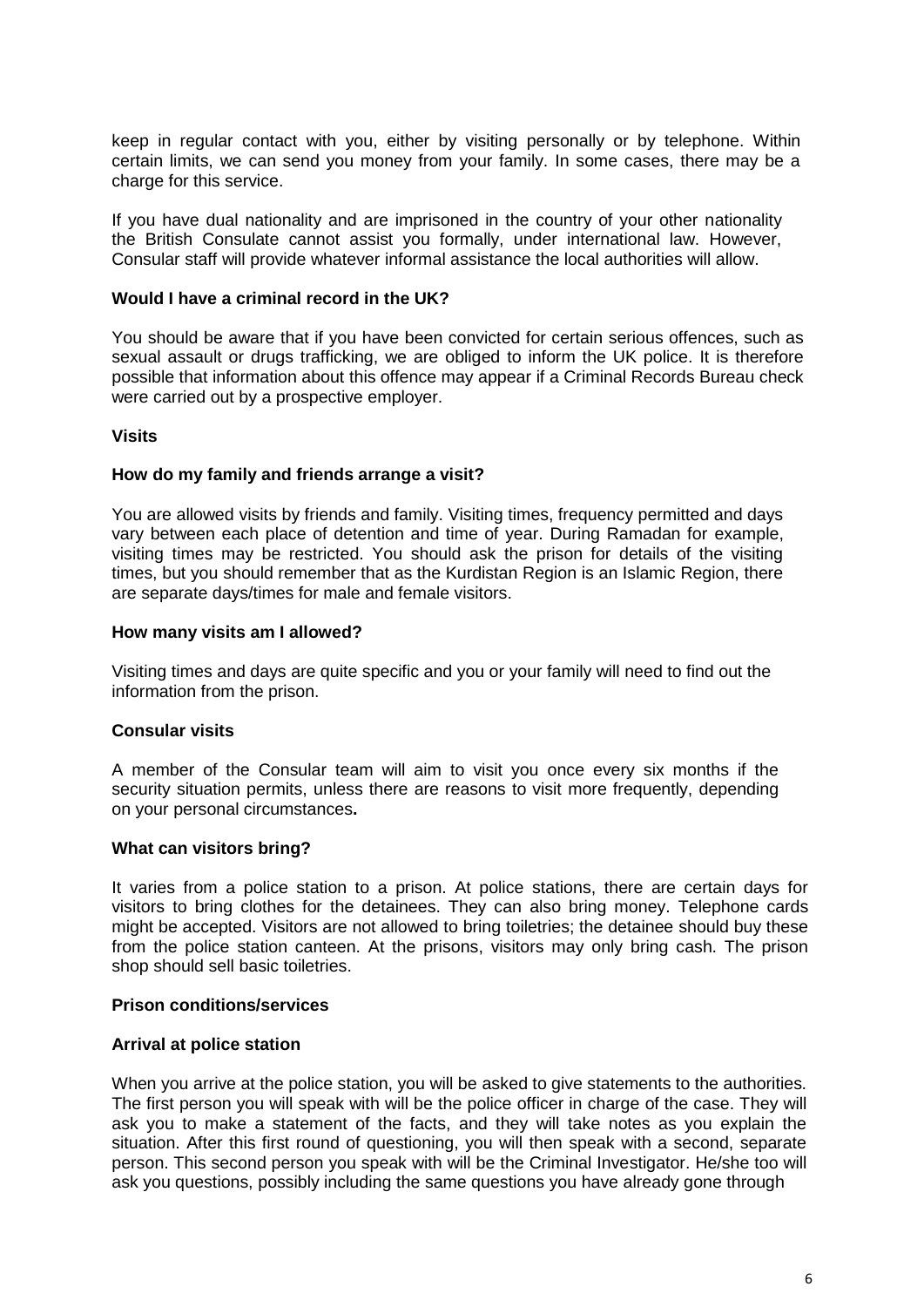with the police officer. The Criminal Investigator will take notes on what you tell him/her. The next step is that the notes taken by both the police officer, as well as the Criminal Investigator, will be given to the Criminal Court Judge. The Criminal Court Judge will review the notes associated with your case. Based on his review, he/she will make a decision as to whether to keep you in custody, or release you. In many cases, the Criminal Court Judge will not release you unless you can provide a financial guarantee- e.g. bail; or a personal "sponsor", who is someone in Kurdistan who will personally guarantee that you, the accused, will remain in Kurdistan, cooperate with the criminal investigation, and not flee the country. The Judge also has the power and discretion to decide that there is no evidence and no real case against you, and that you should be subject to judicial release, which means that the entire matter will be dropped.

## **Arrival at prison**

When you arrive at the prison, you will keep your clothing, your money, and your personal belongings, such as your watch. If you have anything of high value, the prison authorities will ask you to store it in the prison safe. Kurdistan separates its prison populations into two separate groups, which are kept physically apart in the prison compounds. One group is composed of individuals who have not been found guilty of any crime; they have been arrested, but their cases are ongoing. The other group is composed of individuals whose investigations have been completed, and who have been found guilty of some crime. Thus, everyone in the second group has received a judgement against them in Criminal Court, and they are busy serving their sentences. In the first group, on the other hand, many of the inmates may end up being found not guilty, and released.

## **General prison conditions**

The prisons in Kurdistan are guarded on a full time, 24 hour basis, and the guards are under strict orders to prevent any fighting between the inmates. A doctor is available to provide medical care, and the prisons are monitored and visited by Red Cross representatives, who ensure that the prison conditions are adequate and that the inmates are not being subject to abuse. Prisoners enjoy two separate visiting days- Monday and Thursday. Also, every day, prisoners are permitted to engage in outdoor activities, and sports. Prisons in Kurdistan generally have libraries, televisions, and places of worship.

## **How can I receive money?**

#### **Instructions on how to get funds transferred to you OPTIONS TO TRANSFER FUNDS TO BRITISH NATIONALS OVERSEAS VIA THE FOREIGN AND COMMONWEALTH OFFICE**

Please note that we can only advance funds to the person overseas once your payment has cleared in our account.

#### 1. **Electronic Bank transfers**

Payment by electronic/internet bank transfer can be made either using online or telephone banking, or at your local bank or building society.

For all bank transfers, you will need to include the following details:

Bank: National Westminster Bank

Account Name: FCO Multi Vote

Sort Code: 60-70-80

Account Number: 10012362

Reference: FCO **case reference number**, **surname and first name of the person** you are sending the funds for, plus country/city name if possible,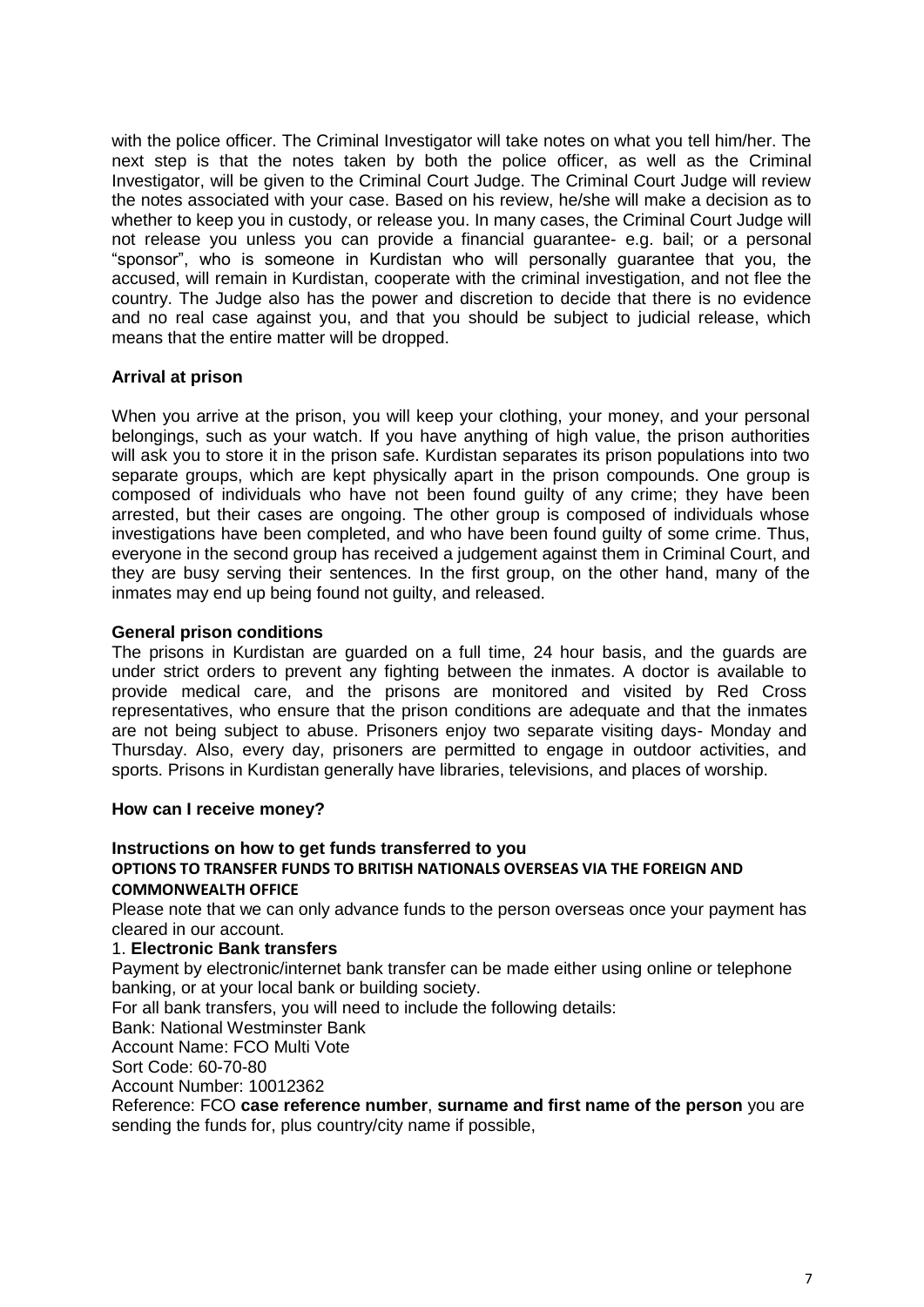You may also need our bank address which is: National Westminster Bank, Government Banking, CST PO Box 2027, Parkland, De Havilland Way, Howich, Bolton, BL6 4YU

## **2. By Post**

# Payments by **Postal Order, Bankers Draft, Building Society Cheque or personal cheque**

should be crossed and made payable to "The Foreign and Commonwealth Office". They should be sent to:

Accounts Receivable

Foreign and Commonwealth Office

Corporate Service Centre PO Box 6108

Milton Keynes

MK10 1PX

We recommend that you use Special Delivery.

Please ensure that you include a note briefly explaining who the money is for, why you are sending these funds and quoting the FCO case reference number. You may wish to use the payment slip on the next page.

If you would like a receipt, please include a stamped addressed envelope.

Please note that it can take approximately 15 days for personal cheques to clear and for payment to be received. Please write the cheque guarantee number and expiry date, and the FCO case reference number, on the back of the cheque.

We are unable to receive payment by credit or debit card, or by cash.

To: Foreign and Commonwealth Office

FCO case reference number:

Date:

Please find enclosed funds for:

Full Name:

Country/place the above is in:

Amount enclosed:

Fee to be deducted:

Payment method:

My name is:

My address is:

Alternatively, your lawyer can visit you in prison and meet with you during Kurdistan's official work day, which is Sunday through Thursday, and give you money in person. Another option is that your family and friends can visit you during your prison's regular visiting hours, and give you the money in person. A third option is to have someone leave money for you with the prison officials, during regular work days, and ask the prison officials to give the money to you.

## **Can I work or study in prison?**

You may be able to study in detention, if you have books available. In Mahata Prison, books are accepted; however, they should first be approved by the Prison manager. There is no internet or computer access at the prisons.

## **Can I receive medical and dental treatment?**

If you need medical or dental treatment you should make an appointment to see the prison or police station Doctor or request a hospital or dentist visit. You may have to be escorted to a local hospital. Prison Doctors are often the equivalent to local GPs in the UK, so unusual or complex medical problems may have to be referred to a specialist outside the prison. If you have a long-standing medical problem and have received treatment for it previously, it may be useful to obtain a medical report for the local Doctor. Please note that not all medicines prescribed in the United Kingdom are allowed in the Kurdistan Region, and a substitute may be prescribed instead. Should you not be seen by a doctor following a request, you should contact the Embassy.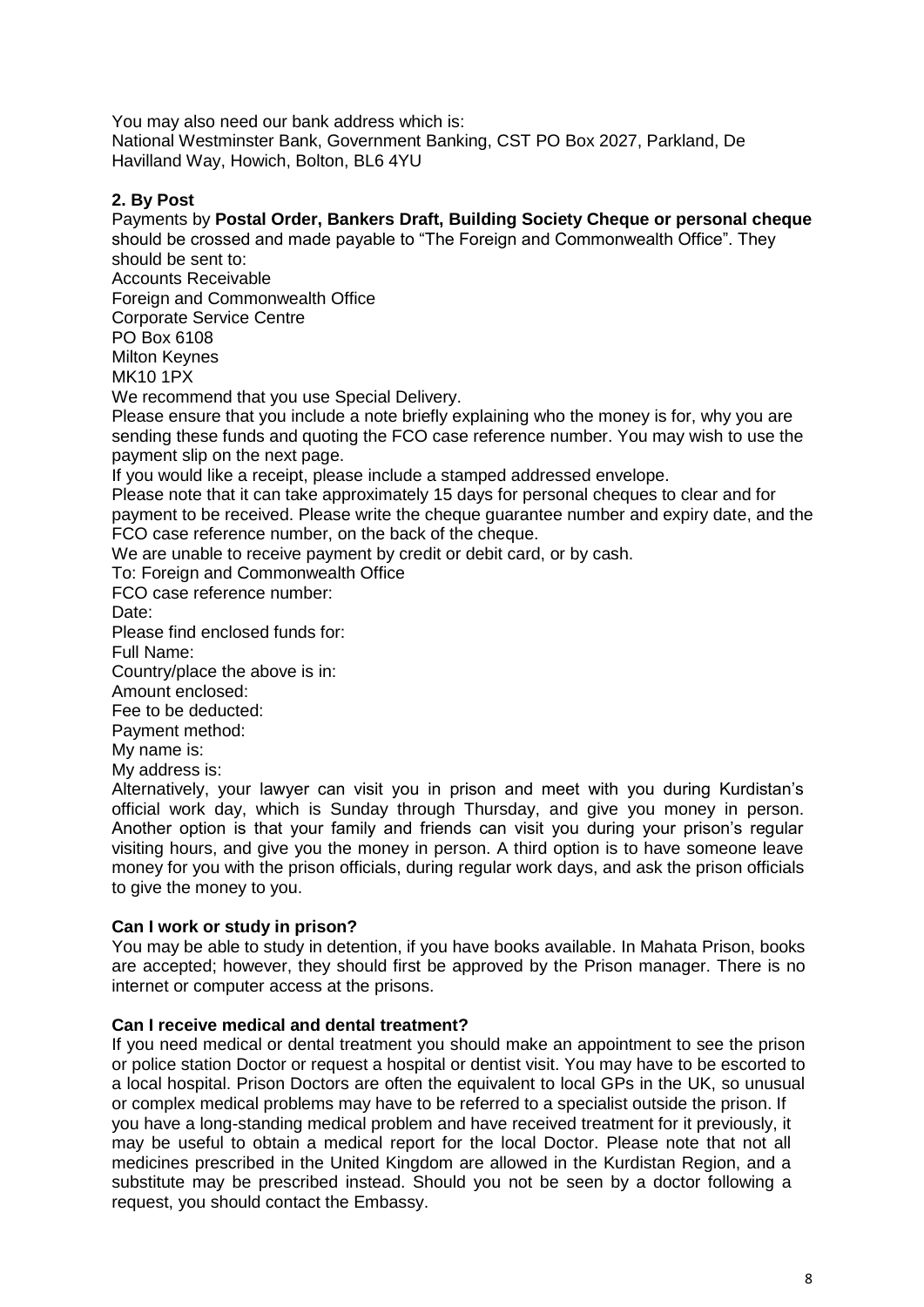## **Food and Diet**

Three meals a day are provided. A special diet can only be approved after the prison/police Doctor has given his authority on medical grounds. It is up to you to ask to see the Doctor and ask him for a special diet. Detainees can buy food and other personal supplies from the canteen/shop in the Prison.

## **Mail/Parcels**

If your family would like to send you a letter, they can send it to the Consulate in Erbil and we will forward it to you. Our address is Consular Section, British Consulate General in Erbil. The letter should be addressed to the consular section at the British Consulate General in Erbil and addressed to you as well. Family and friends can also send letters by email and we will send it to you at the earliest possible opportunity. Parcels may be allowed but you should check what items will be accepted by the Prison.

## **Can I make telephone calls?**

It is possible to make telephone calls, with limits on when, where to and for how long. Usually calls times have to be cleared with the prison authorities. It is best to give family and friends a range of dates and times when you will try to ring. Detainees will want to make phone calls at the same time so be prepared for a long wait and the likelihood of disappointment.

#### **Leisure and entertainment**

In most of the prisons, detainees are allowed to go out in the open air once or twice a day and you will have the opportunity to exercise and may be able to play football or basketball.

## **Drugs**

Drug trafficking, smuggling, consumption and possession are strictly forbidden and the sentences are severe.

## **How can I make a complaint about mistreatment?**

We suggest that you speak with your lawyer about this matter and also inform the Consular Officer immediately. We take mistreatment allegations very seriously. If you would like the mistreatment allegations to be investigated, you should report it to the public prosecutor and ask to be referred to a hospital, in case of any bruises or physical signs of mistreatment. The Consulate can also raise the mistreatment allegations on your behalf, we will note down all the details of the incident from you and send a letter to the Department of Foreign Relations and ask for an impartial investigation to take place.

## **The KRG Judicial System**

#### **Is the system the same as the UK?**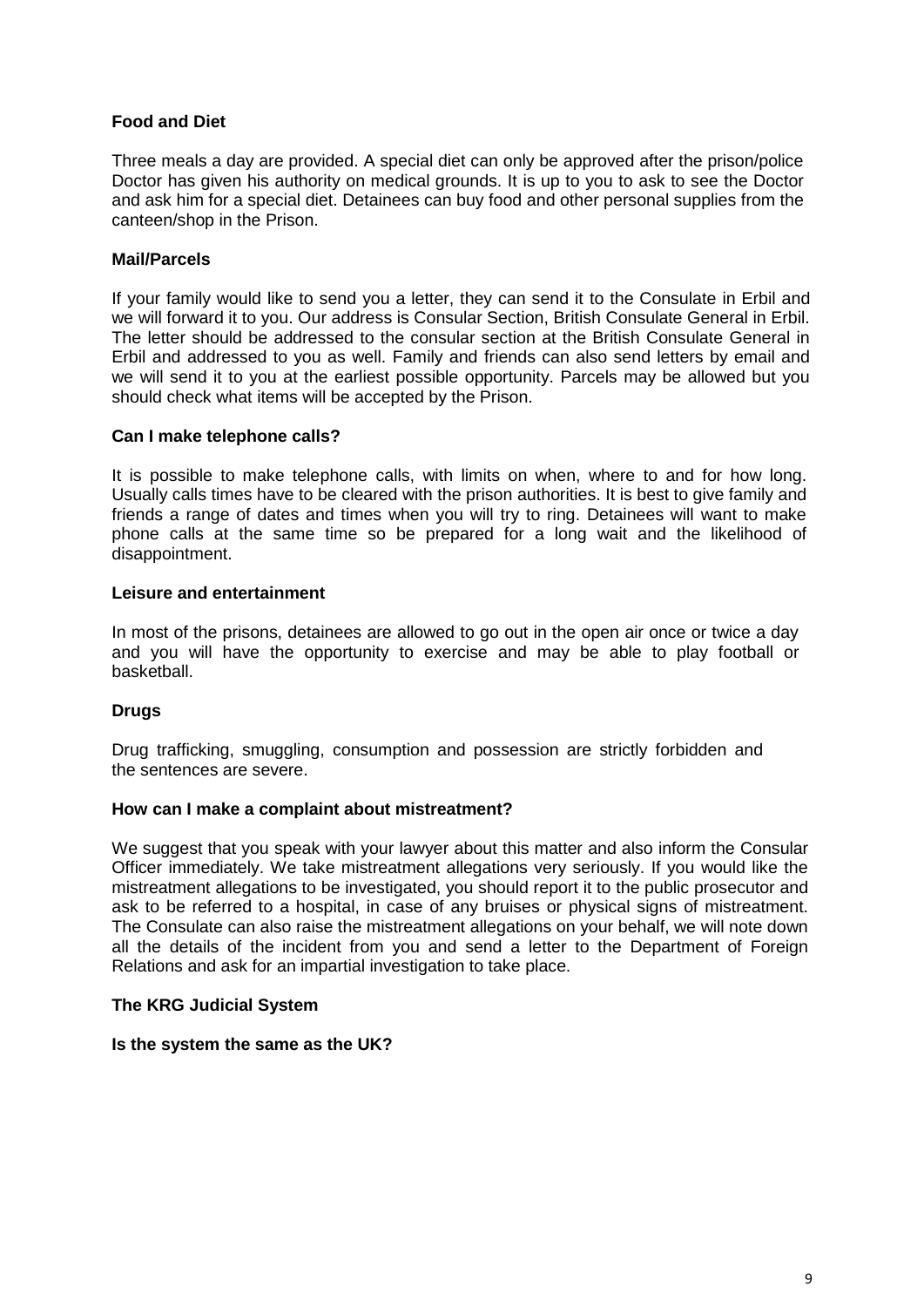The UK legal system is referred to as a common law legal system; our laws derive from "judicial precedent", which means actual court room decisions made by UK Judges and UK courts in the past. The Iraq system, on the other hand, is a civil law system. In a civil law system, the primary source of law is not past court room decisions, or Judge-made law, but rather, a set of written laws, contained in "codes"- for example, the Iraqi Civil Code, or the Iraqi Commercial Code. In the Iraqi system there are Judges, but those Judges are instructed to base their decisions not on past decisions, but on the code which applies to the case at hand. For example, in a criminal case being tried in Kurdistan Iraq, the Criminal Court Judge must base his decision on the articles which are contained in the Iraqi Penal Code. The Judge is not supposed to refer to or make reference to past legal decisions; rather, he is supposed to follow the Penal Code.

#### **What should happen when I am arrested?**

According to Iraqi law, specifically, the Rules of Criminal Procedure, Law No. 23 of 1971, a person who has been arrested has certain rights. Before being questioned, you are supposed to be told that you have the right to remain silent, and that you have the right to an attorney. Also, you are supposed to be questioned within 24 hours of your arrest; the police do not have the right to simply arrest you, and hold you indefinitely, without beginning any investigation. Shortly after your arrest, an actual investigation should begin.

#### **For how long can I be remanded in custody?**

You can be remanded in custody until the investigation is complete. There is no fixed time limit; the Judge is free to exercise his discretion.

#### **What happens when I am charged?**

You will be transferred to the main Prison (Mahata if Erbil/ Suse if in Sulaimaniyah/ Dahouk and Juvenile Prison if you are a female or under 18 years.

#### **What provision is there for bail?**

In Kurdistan there is provision for bail; someone who has been arrested can offer a financial guarantee, which is a sum of money, and one can offer a personal guarantee, which means that some person in Kurdistan formally agrees to accept responsibility for you, and ensure that you cooperate with the investigation, and not flee the country.

#### **What kind of legal assistance is available?**

According to the Rules of Criminal Procedure mentioned above, you have the right to be represented by an attorney, and if you are not able to afford an attorney, the court will provide an attorney at no expense.

#### **What happens at the trial?**

During the criminal case there is no trial by jury. Instead, you appear in the Criminal Court, which is completely open to the public, and you stand before the Criminal Court Judge, who directs the case, and asks you a series of questions. By your side will be the lawyer who is representing you. In the courtroom there may be an accuser- for instance, an individual who says that they were the victim of a crime you committed. Watching over the entire criminal case will be an Attorney General, who is there to make sure that the law is being followed, and who has the power to launch an official investigation, if legal or procedural abuses are taking place.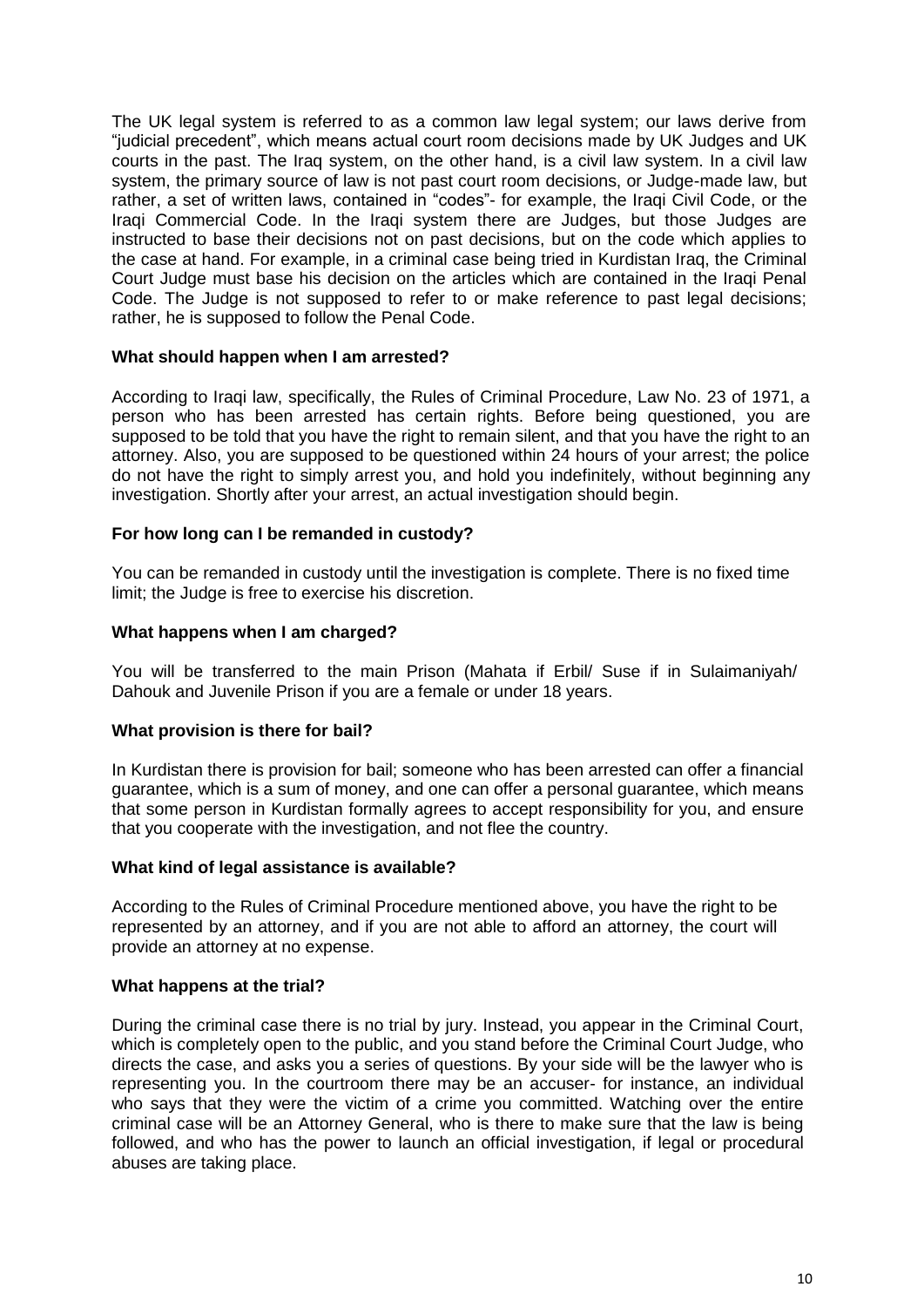## **Sentences**

## **How can appeals be made?**

If the Criminal Court Judge has found you guilty, then you or your lawyer can lodge an appeal by simply sending a notice to the Criminal Court of Appeals. However, you must lodge this appeal within 30 days of the original decision. If you fail to meet this 30 day limit, then you will lose your right to appeal the decision.

#### **What provision is there for reduction of sentence (remission) e.g. for good behaviour?**

A sentence can be reduced for good behaviour, for instance, reduced by a quarter, or even a third, but it depends on the seriousness of the case, and your prior criminal record, if any.

#### **What provision is there for early release e.g. on parole?**

In Kurdistan there is no offer of parole.

#### **What provision is there for clemency or pardon?**

The Judge does not have the discretion to grant you clemency or a pardon, and in fact, if a Judge does try to do this, then the Attorney General, who oversees the case, can launch an official investigation against the Judge. The Judge is required to follow the sentencing guidelines of the Iraqi Penal Code, which explains the required punishments for each type of crime.

## **What about any financial penalties?**

If convicted, you may be required to pay a financial penalty, which will go to the victim or victims of the crime.

#### **Is transfer to another prison within Kurdistan Region possible?**

If you are found guilty of a crime in Kurdistan, you are supposed to receive your punishment and serve your sentence where the crime occurred. Therefore, if you have been accused and convicted of a crime in Sulaimaniyah, then you must serve any sentence in Sulaimaniyah, and not, for instance, in Erbil. However, a transfer to another prison in the Kurdistan region is possible, if the manager of the prison you are in decides that there is a compelling reason to transfer you to another prison.

#### **Is transfer to the UK a possibility?**

Yes. The UK/Iraq Prisoner Transfer Agreement came into force on 18 April 2017. You can read about how to apply for a transfer to a prison back in the UK in the FCO's leaflet ['Transfers home for prisoners abroad'.](https://www.gov.uk/government/uploads/system/uploads/attachment_data/file/292519/FCO_Transfers_Home_0314web.pdf) Any transfer has to be agreed by both the Iraqi and the British authorities.

#### **What are the procedures for release and deportation?**

After serving your sentence, you will be released. You will not be deported, and if you wish to stay, then you can stay, if you have a valid residency permit and visa. If you wish to leave Kurdistan, then you can leave Kurdistan.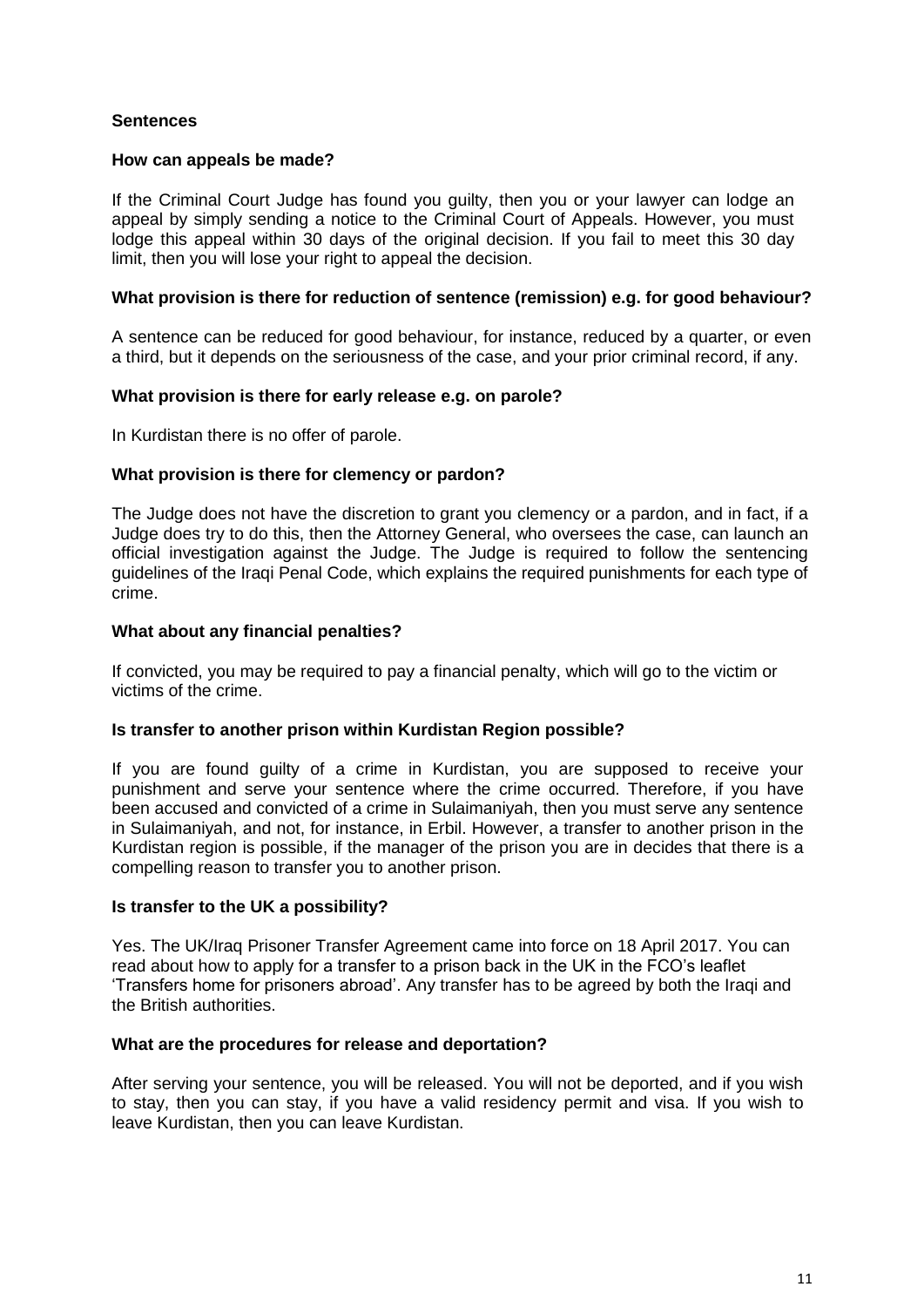## **Prisoners Abroad**

Since 1978 the charity Prisoners Abroad has offered practical support and advice to British citizens imprisoned overseas. It is the only UK charity providing this service and it is available to all, whether guilty or innocent, convicted or on remand. Prisoners Abroad is concerned with your health and welfare, both during your imprisonment and also on your return to the UK, through their resettlement service (if you have registered whilst in prison).

They can also provide support and advice to your family during your imprisonment. In order to access any services, prisoners must first register with Prisoners Abroad by signing and returning their authorisation form.

Once you seek help from Prisoners Abroad, the Prisoner & Family Support Service will be your point of contact for advice and information. The type of assistance they can offer will vary from country to country, but generally they can provide you with information, in English, on:

- a- Your rights as a prisoners and issues that may affect you such as health or transfer to the UK.
- b- Obtaining magazines, newspapers, books and the regular Prisoners Abroad newsletter.
- c- Writing to a pen pal.
- d- Learning the language of your country of imprisonment.
- e- Translation of documents.
- f- Grants for food if you are in a developing country and do not have funds from other sources.
- g- Grants for essential medicines and toiletries if you do not have funds from other sources.
- h- Preparing for release.
- i- Help for your loved ones, including information, family support and assistance with the cost of visiting.

Prisoners Abroad 89 – 93 Fonthill Road London N4 3JH UK

**Telephone:** 00 44 (0)20 7561 6820 or, for your relatives in the UK, Free-phone 0808 172 0098 (Mondays to Fridays 9.30 am to 4.30 pm, UK time) **Email:**  [info@prisonersabroad.org.uk](mailto:info@prisonersabroad.org.uk) **Website:** [www.prisonersabroad.org.uk](http://www.prisonersabroad.org.uk/)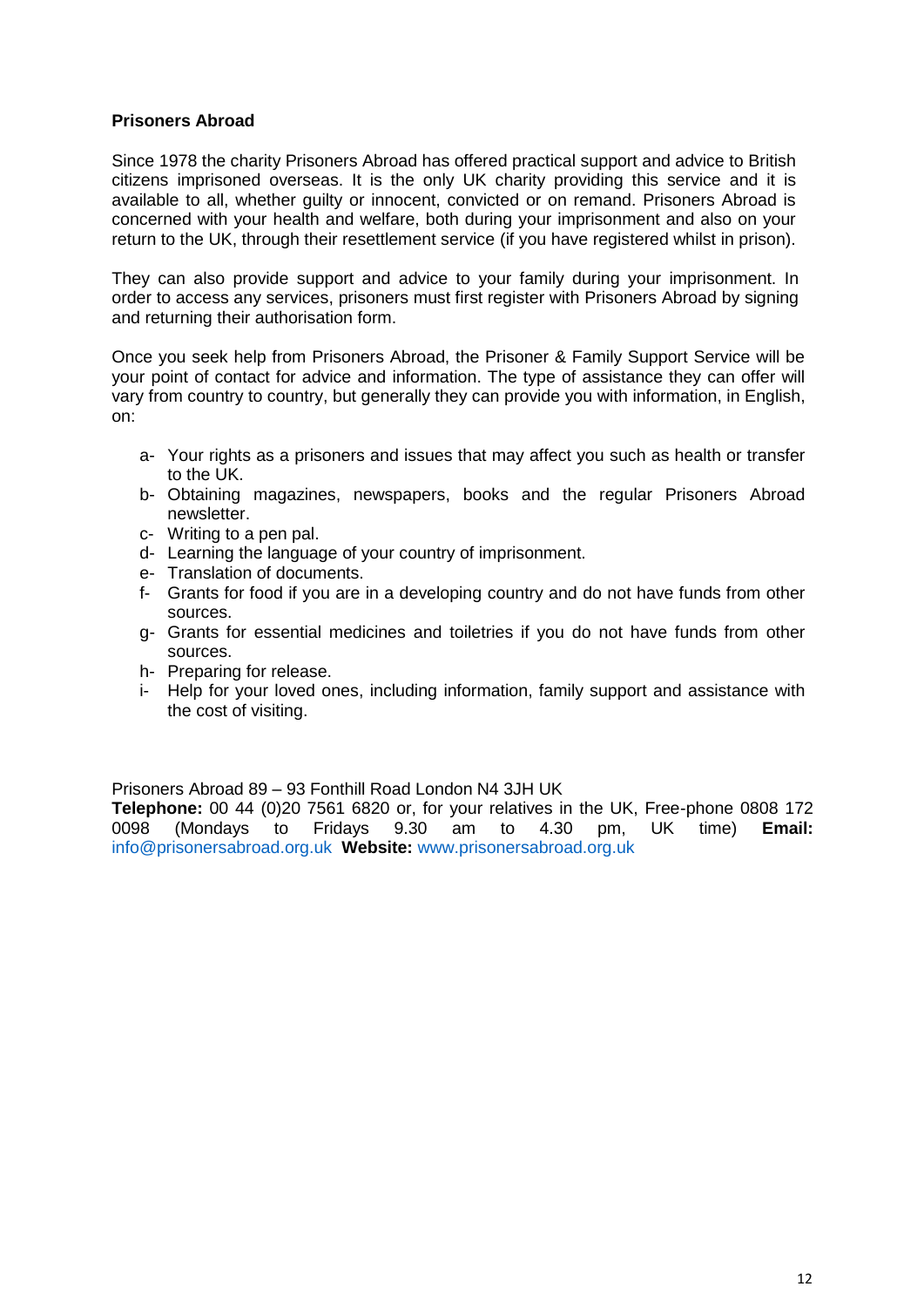#### **Glossary of Terms Useful legal terms Key phrases – English into Kurdish**

| Amnesty / Pardon       | <b>B</b> bura         |
|------------------------|-----------------------|
| Appeal                 | Istinaf               |
| Application form       | Dawakary              |
| <b>Bathroom</b>        | Hammaam               |
| <b>Blanket</b>         | Battaniya             |
| <b>Blood test</b>      | Fahsy khwen           |
| <b>Book</b>            | Kitab                 |
| Case                   | Kaziya                |
| Case number            | Rakam Kaziya          |
| Clinic                 | Eyada                 |
| Complaint              | Shkayat               |
| Court                  | Mahkama               |
| Deposit                | Amanat                |
| Doctor                 | <b>Dktor</b>          |
| Consulate              | Consulgary/ consuliya |
| Food                   | Xwardn                |
| Guilty                 | Tawanbar              |
| Innocent               | Be Tawan              |
| Interpreter            | Moutarjem             |
| Judgement              | Mouhakama             |
| Lawyer                 | Mouhami               |
| Library                | Maktaba               |
| Money                  | Para                  |
| No Problem             | Moushkila niya        |
| Notary                 | Kateb Adel            |
| Plaintiff              | Moudaii               |
| Police                 | Shurta/ Police        |
| Power of attorney      | Wakala                |
| <b>Prison Director</b> | Mudir Sejin           |
| <b>Prison rules</b>    | Kanouny Sejin         |
| Problem                | Mushkila              |
| Release                | Efraj                 |
| Security               | Asaish                |
| Sentence               | Oukouba               |
| <b>Sick</b>            | Nakhosh               |
| Soap                   | Saboon                |
| Telephone call         | telephone             |
| To buy                 | Dakrm                 |
| Tomorrow               | Bayani                |
| <b>Visit</b>           | Zieyara               |
| Water                  | Aaw                   |
| <b>Witness</b>         | Shahed                |
|                        |                       |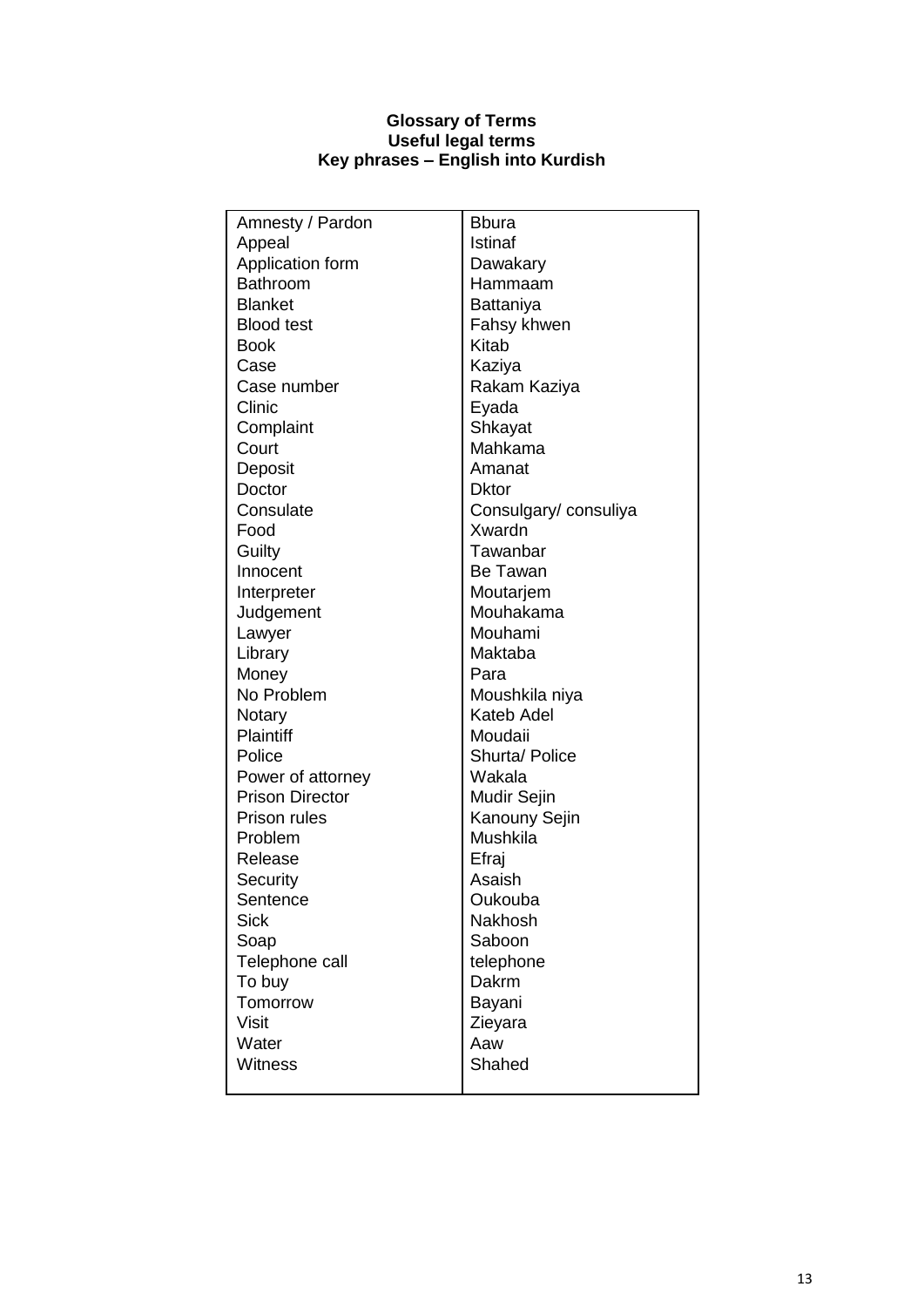## **Annexes:**

1- List of English Speaking Lawyers

<https://www.gov.uk/government/publications/iraq-list-of-lawyers>

2- Leaflet: In Prison Abroad

[https://assets.publishing.service.gov.uk/government/uploads/system/uploads/attachment\\_dat](https://assets.publishing.service.gov.uk/government/uploads/system/uploads/attachment_data/file/35521/in-prison-abroad.pdf) [a/file/35521/in-prison-abroad.pdf](https://assets.publishing.service.gov.uk/government/uploads/system/uploads/attachment_data/file/35521/in-prison-abroad.pdf)

3- FCO leaflet: Transfers home for prisoners abroad

[https://assets.publishing.service.gov.uk/government/uploads/system/uploads/attachment\\_dat](https://assets.publishing.service.gov.uk/government/uploads/system/uploads/attachment_data/file/292519/FCO_Transfers_Home_0314web.pdf) [a/file/292519/FCO\\_Transfers\\_Home\\_0314web.pdf](https://assets.publishing.service.gov.uk/government/uploads/system/uploads/attachment_data/file/292519/FCO_Transfers_Home_0314web.pdf)

4- Prisoner Abroad authorisation form

[https://www.prisonersabroad.org.uk/Handlers/Download.ashx?IDMF=4cd7012d-f55d-4e26-](https://www.prisonersabroad.org.uk/Handlers/Download.ashx?IDMF=4cd7012d-f55d-4e26-8e77-d4c83b90a847) [8e77-d4c83b90a847](https://www.prisonersabroad.org.uk/Handlers/Download.ashx?IDMF=4cd7012d-f55d-4e26-8e77-d4c83b90a847)

5- Prisoner abroad family contact form

[https://www.prisonersabroad.org.uk/Handlers/Download.ashx?IDMF=d5d65efe-779a-4aae-](https://www.prisonersabroad.org.uk/Handlers/Download.ashx?IDMF=d5d65efe-779a-4aae-812b-45a365c01221)[812b-45a365c01221](https://www.prisonersabroad.org.uk/Handlers/Download.ashx?IDMF=d5d65efe-779a-4aae-812b-45a365c01221)

6- Prisoner abroad CFF form

[https://www.prisonersabroad.org.uk/Handlers/Download.ashx?IDMF=1794432a-4441-47db-](https://www.prisonersabroad.org.uk/Handlers/Download.ashx?IDMF=1794432a-4441-47db-934a-57f7125e1a70)[934a-57f7125e1a70](https://www.prisonersabroad.org.uk/Handlers/Download.ashx?IDMF=1794432a-4441-47db-934a-57f7125e1a70)

7- Fair Trials International Questionnaire and Leaflets <http://www.fairtrials.org/> [http://www.fairtrials.org/documents/FTI\\_QUESTIONNAIRE\\_March\\_2012.pdf](http://www.fairtrials.org/documents/FTI_QUESTIONNAIRE_March_2012.pdf)

<http://www.fairtrials.org/wp-content/uploads/Arrested-in-another-country-UK.pdf>